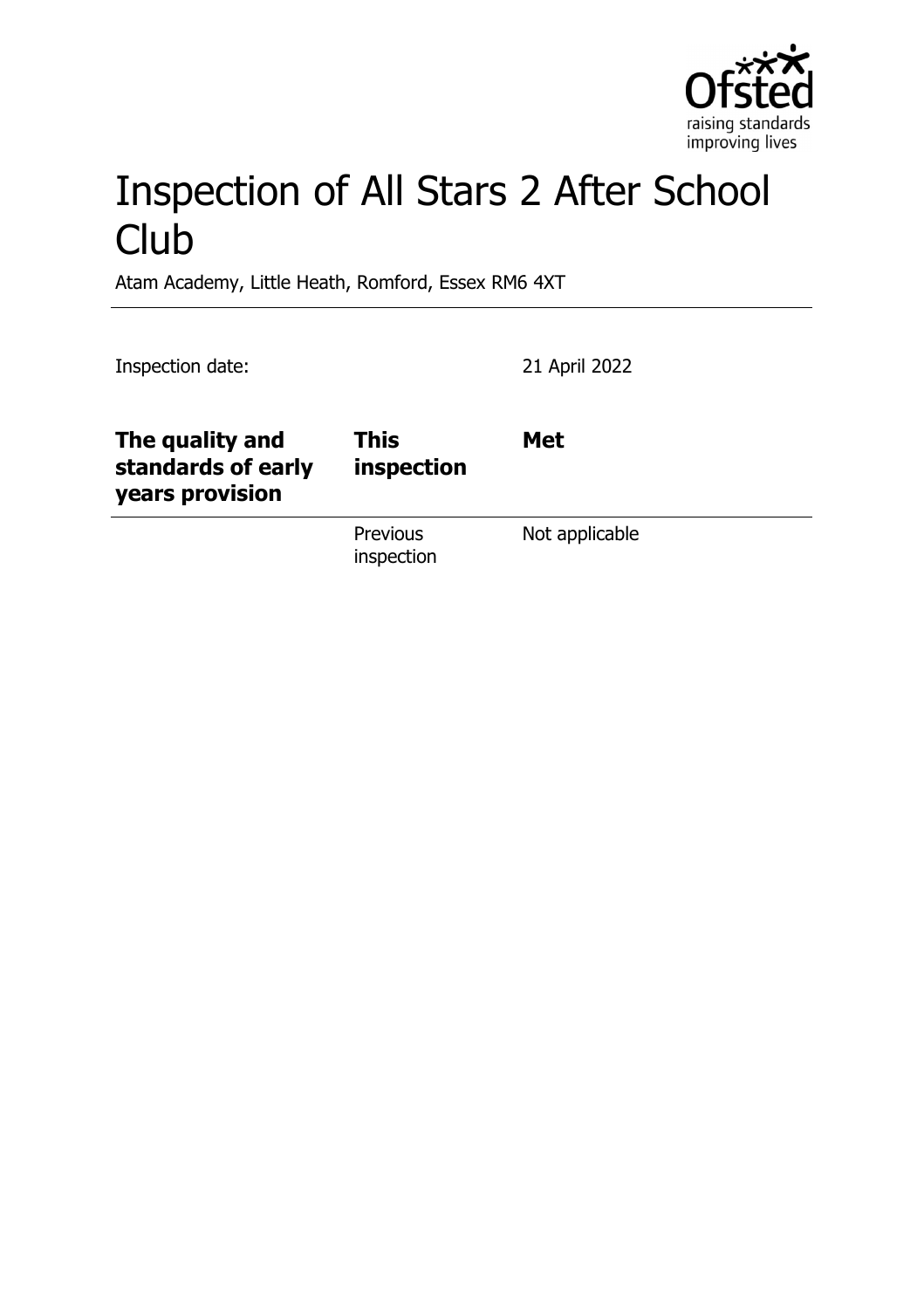

# **What is it like to attend this early years setting?**

#### **This provision meets requirements**

Children are very happy to attend this friendly and welcoming club. Younger children are safely collected from their classrooms. They greet staff warmly saying, 'I missed you'. Children develop strong caring bonds with their key person and other staff. This helps them to feel safe and secure. They confidently make choices from the wide range of activities and resources available. Children show positive attitudes to their play. For instance, they concentrate intently as they thread coloured beads to make jewellery. They show attention to detail as they create simple patterns and are proud to show their creations to staff.

Children are keen to spend lots of time outdoors in the fresh air. They vote to have their snack as an outdoor picnic and help staff to carry out blankets to sit on. Children make the most of the open space and the large apparatus. They practise climbing and play games, such as tennis. This helps to support their physical health and fitness. Children understand the high expectations of staff. For example, they help staff to formulate the rules for positive behaviour within the club. They are kind to others, share resources and cooperate during their play.

#### **What does the early years setting do well and what does it need to do better?**

- $\blacksquare$  The provider is closely involved with the club and speaks passionately about her commitment to staff and children. She, the manager and staff communicate effectively and have a shared vision to provide high-quality care.
- $\blacksquare$  Staff benefit from regular meetings and supervision. This provides opportunities to discuss key issues and share good practice. Staff attend regular training and work towards clear performance targets. This helps to maintain the high standard of practice.
- Children's opinions are very important to staff. For instance, staff use children's ideas and interests to plan themes and activities and ask for their views on the snack menus. This helps children to feel motivated and adds to their sense of belonging.
- Staff are quick to respond when children request a particular resource. For example, children playing in the pretend hair salon are keen to wash the dolls' hair, therefore, staff provide them with water. This enables children to explore their own ideas and extend their play.
- $\blacksquare$  Staff are very supportive of children and provide encouragement to keep trying. For instance, younger children practise writing their names on their work. Staff help them to remember the letter sounds and praise their efforts. This supports children's self-confidence and resilience.
- $\blacksquare$  Children clearly enjoy their time at the club. They say they like the staff and have fun being with their friends. Children are engaged and purposeful as they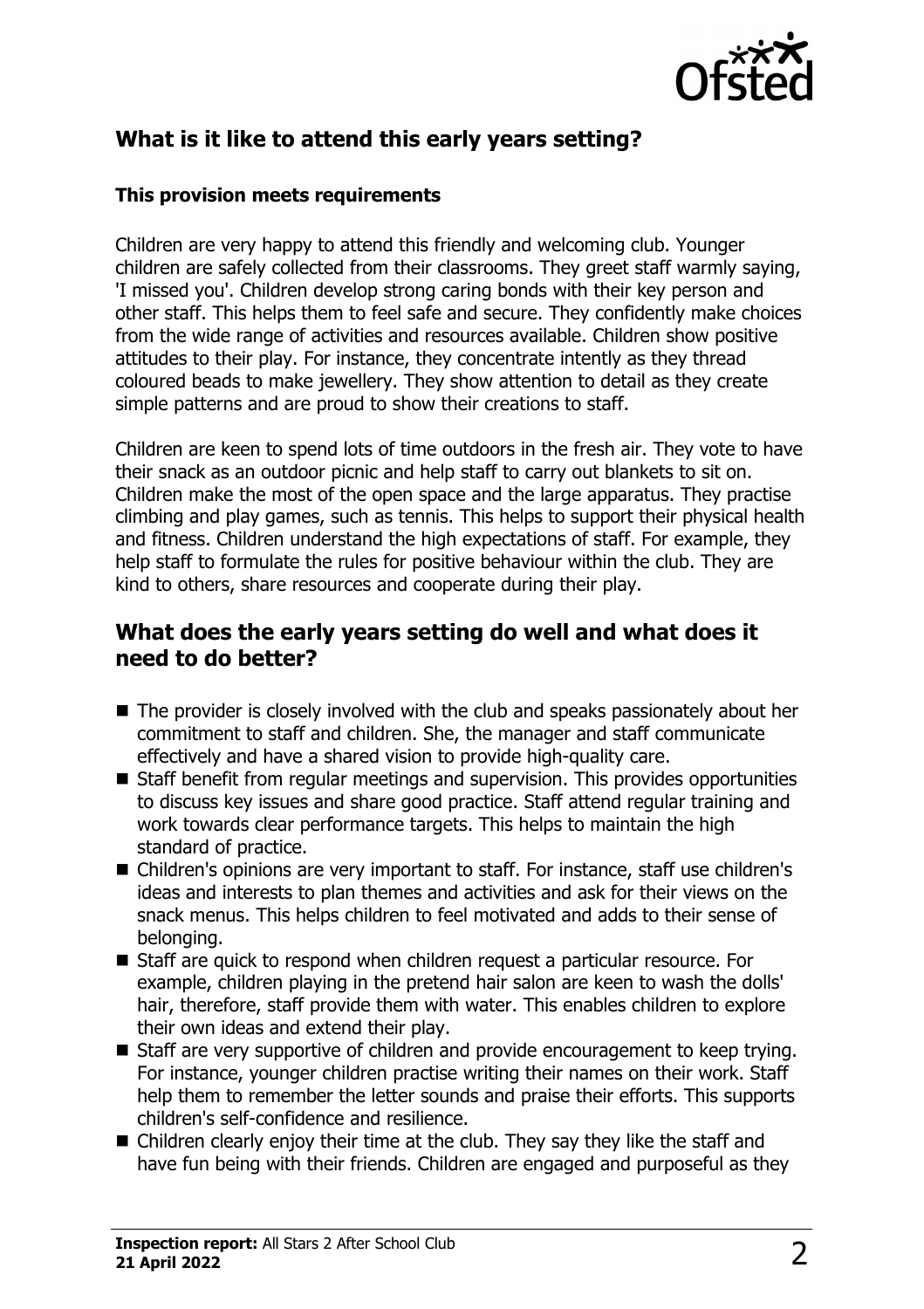

play together. They are excited and engrossed as they mix soil and water to create mud for the toy farm. They enjoy feeling the textures and comment on the changes they observe.

- $\blacksquare$  Staff provide healthy snacks for children and remind them to drink plenty of water to keep hydrated. Staff have thoughtful conversations with children, to help support their understanding of healthy lifestyles. For example, they discuss the importance of including fresh fruit and vegetables at mealtimes, to provide essential vitamins and minerals.
- $\blacksquare$  Children benefit from the strong links between the club and the school. Staff communicate effectively with teachers about what has happened during the school day and relay messages to parents. The provider meets regularly with the school's headteacher to discuss the needs of children and parents. She uses this information to help review and organise the provision.
- $\blacksquare$  Parents speak highly of the club. They say that staff are wonderful and their children absolutely love attending. Parents appreciate the flexibility the club offers, to help cater for their changing work patterns. They are happy that their children have a very safe and stimulating place to play.

# **Safeguarding**

The arrangements for safeguarding are effective.

The provider, manager and staff demonstrate a secure understanding of safeguarding. This includes wider issues, such as the risks children may face from online abuse or radicalisation. They know how to identify signs of abuse and the procedures to follow if they become concerned about a child's welfare. Staff understand how to respond if there is an allegation or concern about an adult working with children. The provider carries out robust checks on staff, to help ensure they are suitable for their roles. Staff assess risks effectively and follow club procedures, to help maintain a safe and secure environment.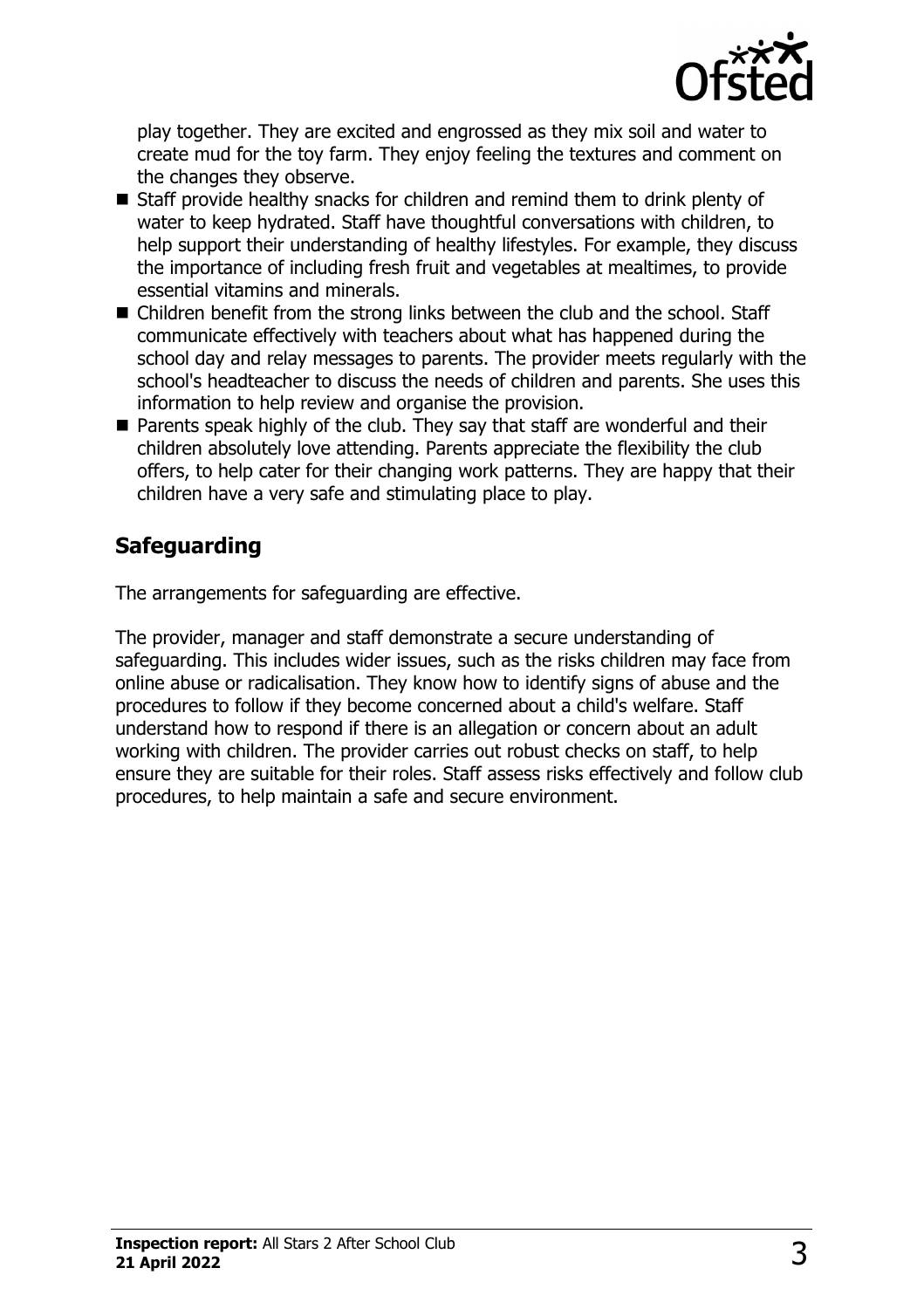

| <b>Setting details</b>                              |                                                                                      |
|-----------------------------------------------------|--------------------------------------------------------------------------------------|
| Unique reference number                             | EY552062                                                                             |
| <b>Local authority</b>                              | Redbridge                                                                            |
| <b>Inspection number</b>                            | 10174120                                                                             |
| <b>Type of provision</b>                            | Childcare on non-domestic premises                                                   |
| <b>Registers</b>                                    | Early Years Register, Compulsory Childcare<br>Register, Voluntary Childcare Register |
| Day care type                                       | Out-of-school day care                                                               |
| Age range of children at time of<br>inspection      | 3 to 11                                                                              |
| <b>Total number of places</b>                       | 30                                                                                   |
| Number of children on roll                          | 40                                                                                   |
| Name of registered person                           | All Stars Breakfast & After School Club Ltd                                          |
| <b>Registered person unique</b><br>reference number | RP546294                                                                             |
| <b>Telephone number</b>                             | 0208 252 9831                                                                        |
| Date of previous inspection                         | Not applicable                                                                       |

## **Information about this early years setting**

All Stars 2 After School Club registered in 2017. The setting is located in the London Borough of Redbridge. It provides after-school care until 6pm, for children who attend Atam Academy. The club employs five staff, four of whom hold early years qualifications at level 4 or level 3.

## **Information about this inspection**

#### **Inspector**

Sarah Crawford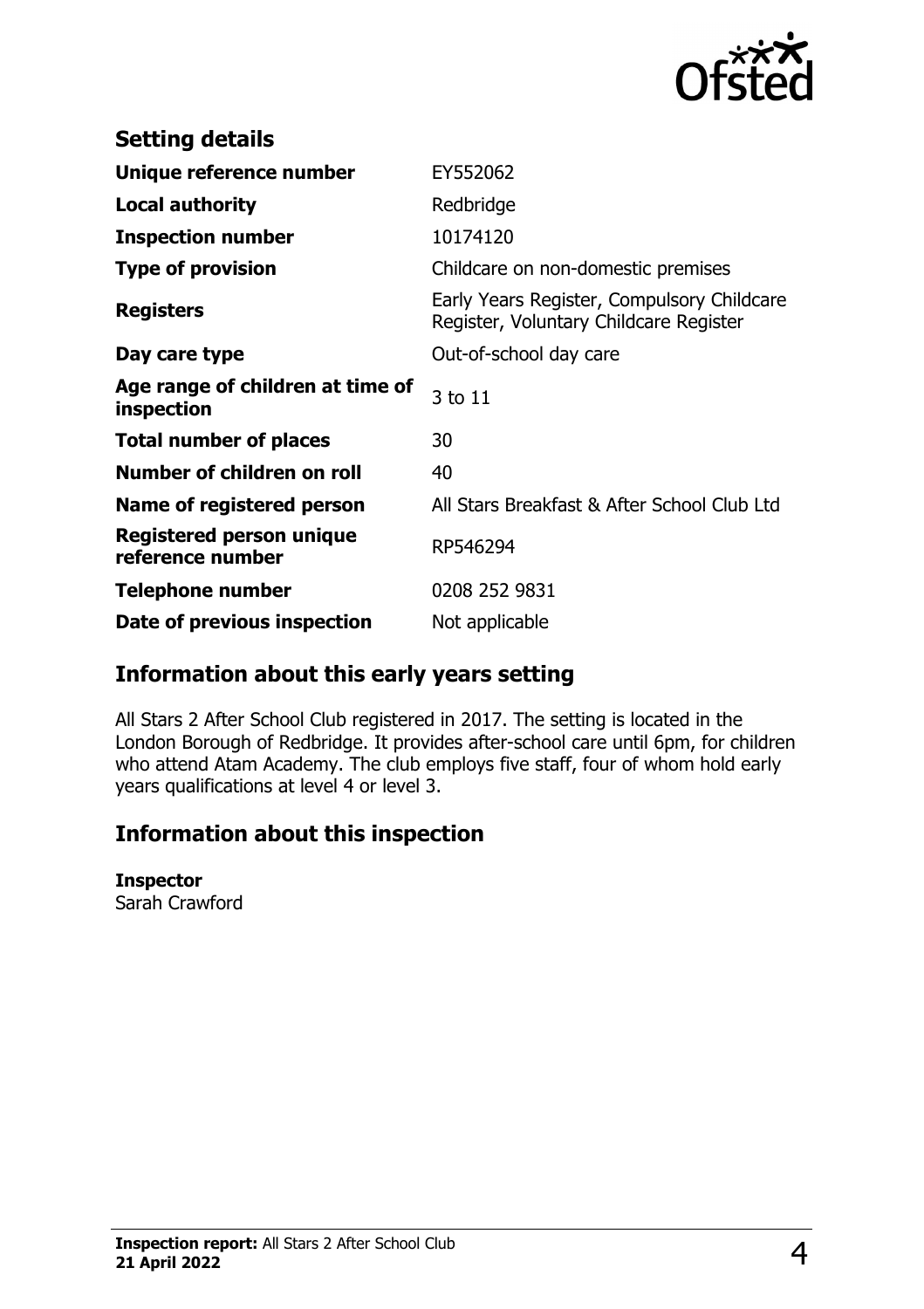

#### **Inspection activities**

- $\blacksquare$  This was the first routine inspection the provider received since the COVID-19 pandemic began. The inspector discussed the impact of the pandemic with the provider and has taken this into account in their evaluation of the provider.
- $\blacksquare$  The provider showed the inspector around the club premises. She explained how they organise the environment and activities for children.
- $\blacksquare$  The inspector observed activities and interactions between children and staff, to evaluate how they meet children's needs.
- Parents, staff and children shared their views with the inspector at appropriate times during the inspection.
- $\blacksquare$  The inspector met with the provider to discuss leadership issues, such as the recruitment, training and support for staff.
- $\blacksquare$  The inspector looked at some of the club's documents, including safeguarding policies, staff suitability checks and paediatric first-aid certificates.

We carried out this inspection under sections 49 and 50 of the Childcare Act 2006 on the quality and standards of provision that is registered on the Early Years Register. The registered person must ensure that this provision complies with the statutory framework for children's learning, development and care, known as the early years foundation stage.

If you are not happy with the inspection or the report, you can [complain to Ofsted](http://www.gov.uk/complain-ofsted-report).